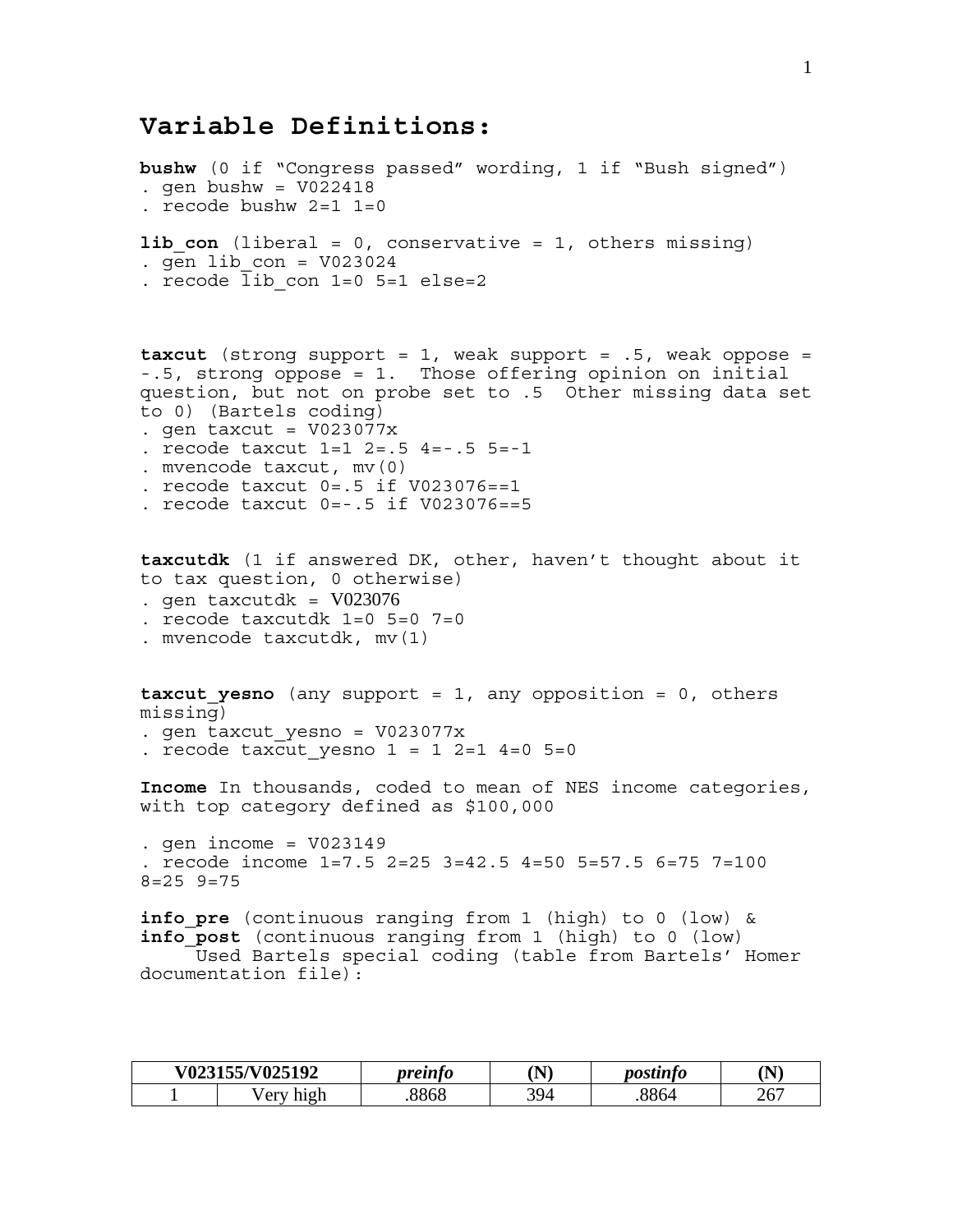| Fairly high | 6272  | 534 | .624  | 460       |
|-------------|-------|-----|-------|-----------|
| Average     | .2876 | 448 | .2843 |           |
| Fairly low  | .0626 | 94  | .0613 | <b>10</b> |
| Very low    | .0155 |     | .0146 |           |
| NА          | 2875  |     | 2842  |           |

(Recoded values are chosen to correspond to percentiles of the weighted distribution of information ratings in each wave of the survey.)

```
info pre 3pt (combine 3 lowest categories into 1, values are
.5, .75 and 1) 
. gen info pre = V023155. recode info pre 1=1 2=.75 3=.5 4=.25 5=0. gen info_pre_3pt = info_pre 
. recode info pre 3pt 0=.5 .25=.5
info post 3pt (combine 3 lowest categories into 1, values
are .5, .75 and 1)
. gen info post = V025192. recode info post 1=1 2=.75 3=.5 4=.25 5=0. gen info_post_3pt = info_post 
. recode info post 3pt 0=.5 .25=.5
rep_dem (Strong/Normal/Weak GOP = 1, Strong/Normal/Weak Dem 
= 0, others missing) 
. gen rep dem = V023038x. recode rep dem 0=0 1=0 2=0 3=9 4=1 5=1 6=1
. mvencode rep_dem, mv(2) 
repvote: (Gore voters = -1, Bush voters = 1, missings and 
other voters = 0) (Bartels coding) 
. gen repvote = V023111. mvencode repvote, mv(0) 
. recode repvote 1=-1 3=1 5=0 7=0 
repid (7 categories, -1 for Strong Dems to 1 for Strong GOP, 
missing data defined at zero) (Bartels coding) 
. gen repid = (V023038x-3)/3. mvencode repid, mv(2) 
. recode repid 2=0 
post_weight NES generated Post-election Post-stratified weight (O if no post 
interview) 
. gen post_weight = V020102iraq action (1 = favor/oppose/other; 0 = haven't thought
about it/DK/NA/Refused) 
. gen iraq action = V023122
```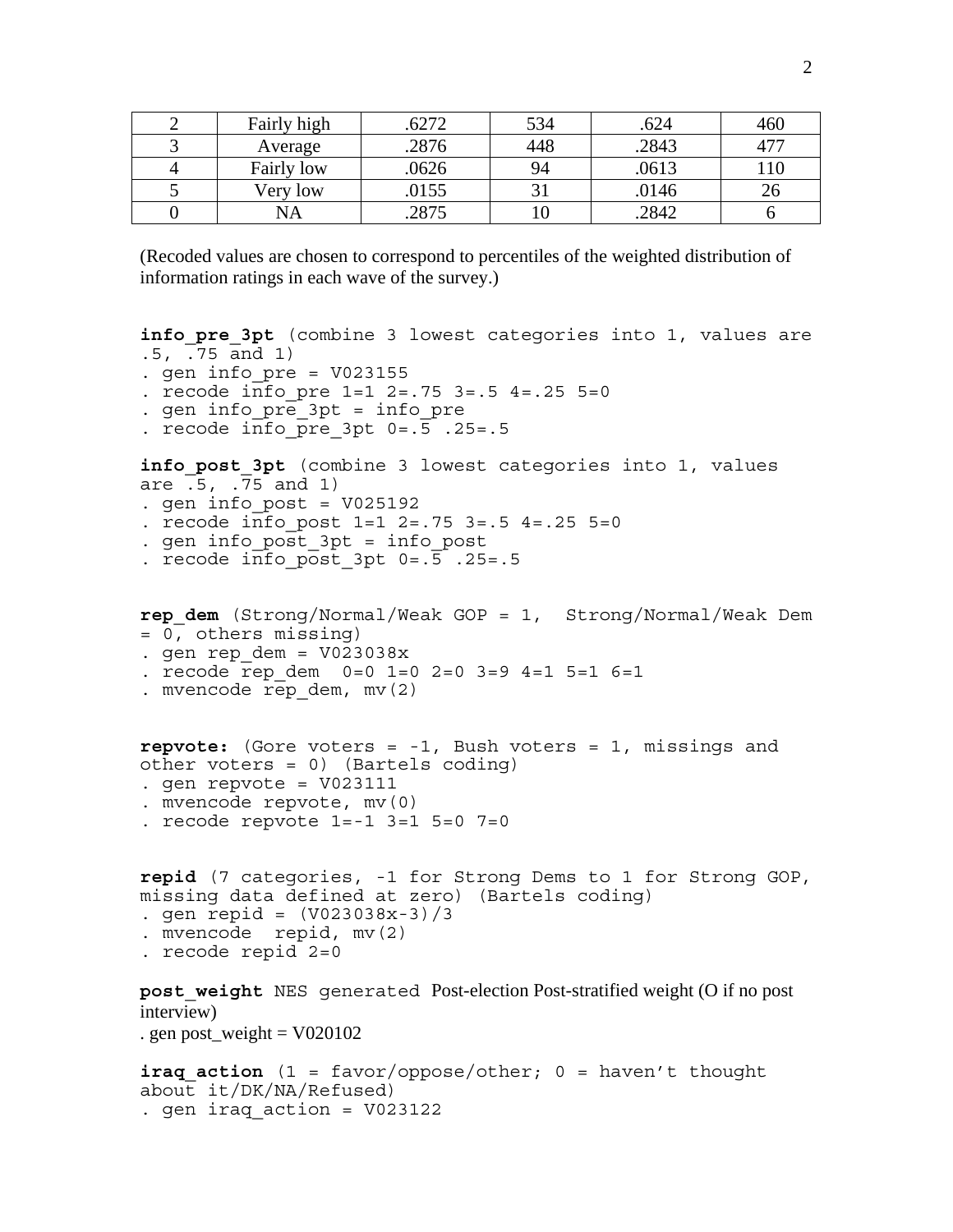```
. recode iraq_action 1=1 5=1 7=1 
. mvencode iraq_action, mv(0) 
corp scandal (1 = paid quite a lot of attention OR paid some
attention; 0 = paid just a little or no attention) 
. gen corp_scandal = V023072 
. recode corp scandal 1=1 2=1 3=0 4=0campaign_interest (1= very much or somewhat interested; 0 = 
not much interested) 
. gen campaign_interest = V023001 
. recode campaign interest 1=1 3=1 5=0
fresh cross sample (1 = panel respondent; 2 = fresh cross
respondent) 
. gen fresh_cross_section = V021001
```
# **Results**

**Claim:** Figure 1 shows a set of correspondences between this information rating and support for the tax cut.



. tab info pre 3pt lib con, summarize(taxcut yesno)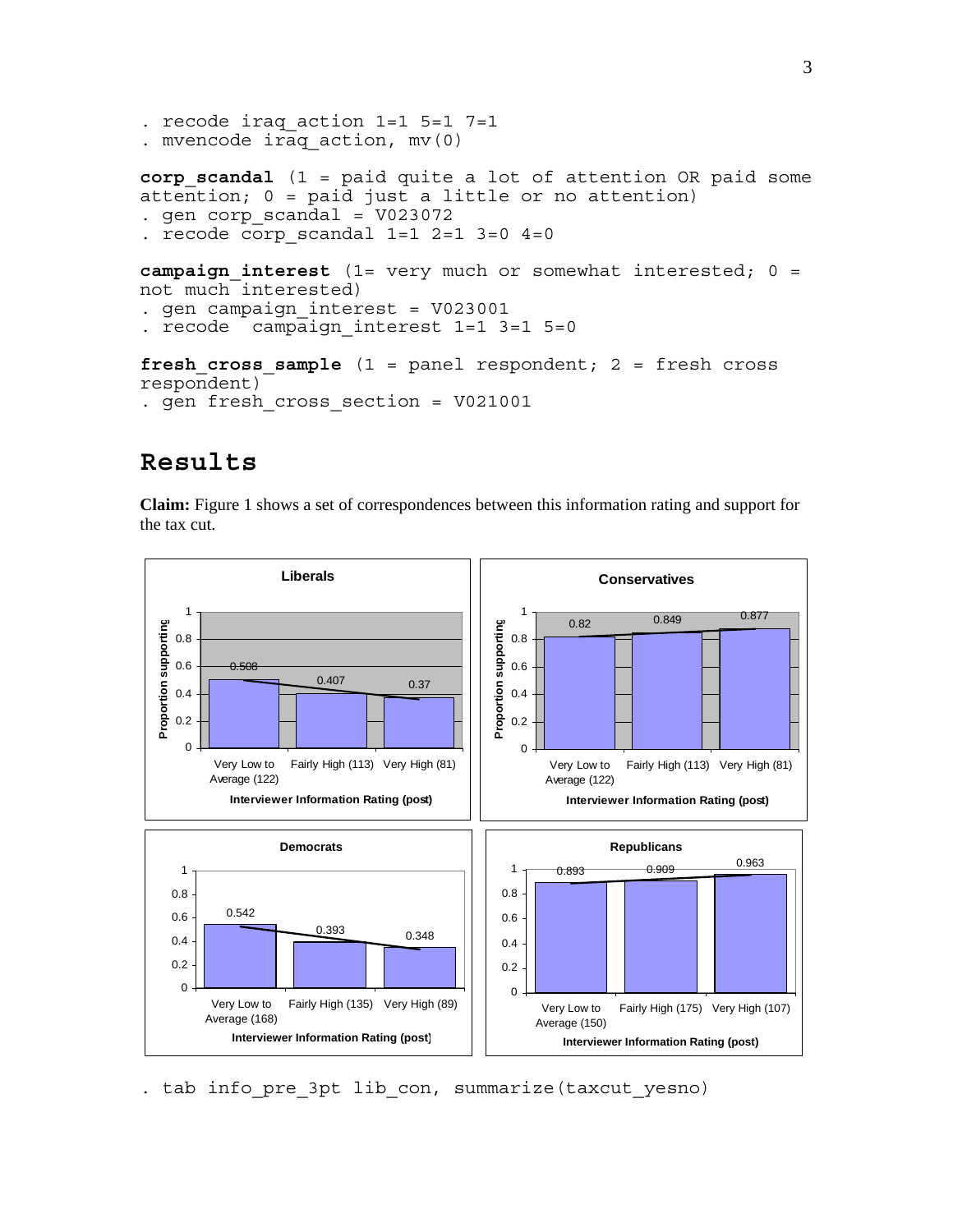Means, Standard Deviations and Frequencies of taxcut\_yesno

| info pre 3   |           | lib con   |           |           |
|--------------|-----------|-----------|-----------|-----------|
| pt           | $\Omega$  |           | 2         | Total     |
| .5           | .60824742 | .83908046 | .71428571 | .75438596 |
|              | .4906777  | .3685172  | .46880723 | .43120784 |
|              | 97        | 174       | 14        | 285       |
| .75          | .40909091 | .83700441 | . 6       | .67750678 |
|              | .4935391  | .37017792 | .51639778 | .46806524 |
|              | 132       | 227       | 10        | 369       |
| $\mathbf{1}$ | .33606557 | .83510638 | .25       | .63375796 |
|              | .47430952 | .37207539 | .5        | .48254572 |
|              | 122       | 188       | 4         | 314       |
| Total        | .43874644 | .83701188 | .60714286 | .68595041 |
|              | .49694222 | .36966877 | .49734746 | .46437616 |
|              | 351       | 589       | 28        | 968       |

The post-election information measure, by lib\_con: . tab info post 3pt lib con, summarize(taxcut yesno)

 Means, Standard Deviations and Frequencies of taxcut\_yesno

| info post    |           | lib con   |           |           |
|--------------|-----------|-----------|-----------|-----------|
| 3pt          | $\Omega$  |           | 2         | Total     |
| .5           | .50819672 | .81990521 | .58333333 | .70144928 |
|              | .5019944  | .38518022 | .51492865 | .45828699 |
|              | 122.      | 211       | 12        | 345       |
| .75          | .40707965 | .84924623 | .55555556 | .68535826 |
|              | .49347833 | .35871113 | .52704628 | .46509805 |
|              | 113       | 199       | 9         | 321       |
| $\mathbf{1}$ | .37037037 | .87704918 | . 6       | .67307692 |
|              | .48591266 | .3297349  | .54772256 | .47022058 |
|              | 81        | 122       | 5         | 208       |
| Total        | .43670886 | .84398496 | .57692308 | .68878719 |
|              | .4967647  | .36321112 | .50383147 | .46325473 |
|              | 316       | 532       | 26        | 874       |

. tab info\_pre\_3pt rep\_dem, summarize(taxcut\_yesno)

 Means, Standard Deviations and Frequencies of taxcut\_yesno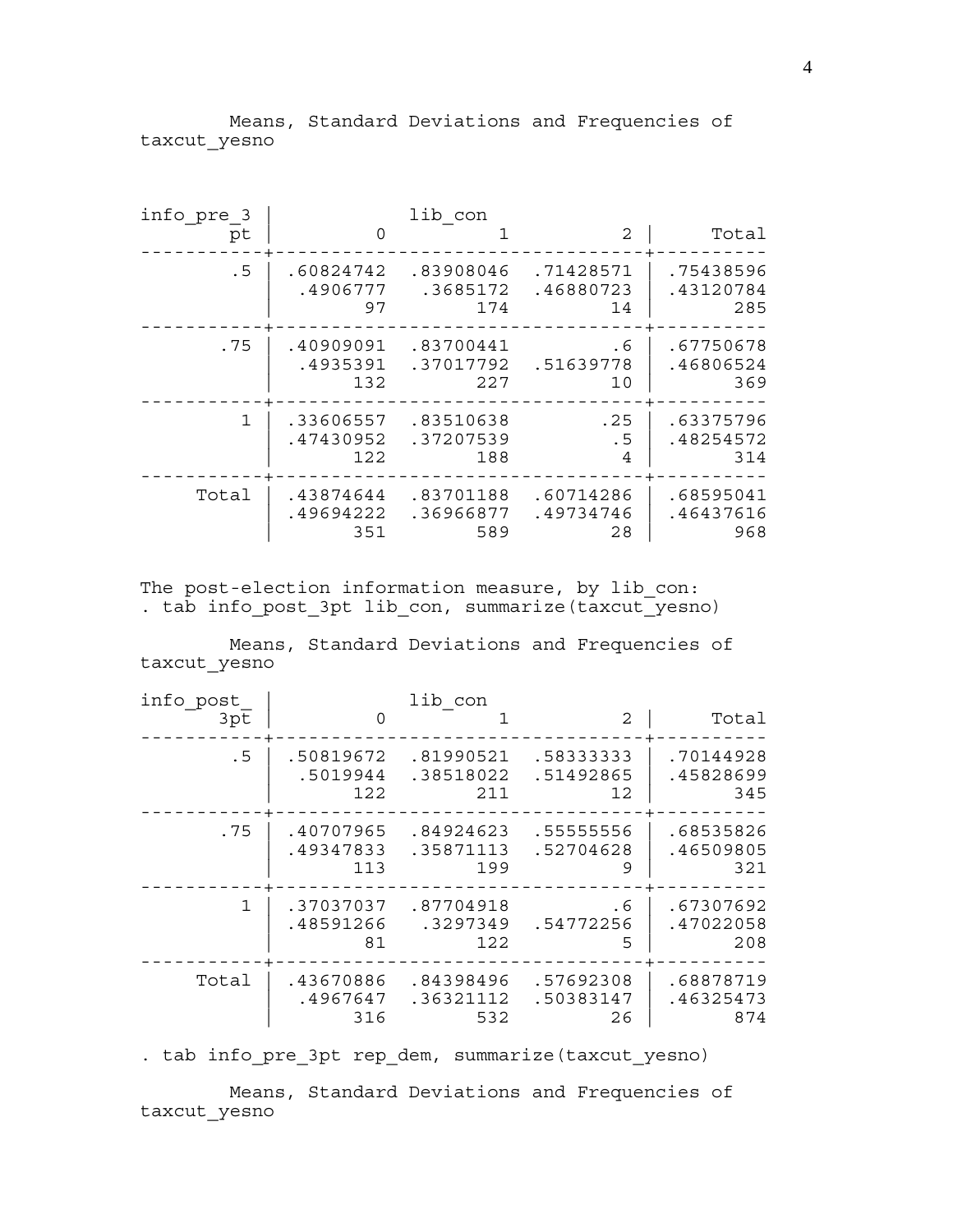info\_pre\_3 | rep\_dem pt | 0 1 2 | Total -----------+---------------------------------+---------- .5 | .6013986 .92436975 .82608696 | .75438596 | .49133134 .26552359 .38755339 | .43120784 | 143 119 23 | 285 -----------+---------------------------------+---------- .75 | .43373494 .9027027 .61111111 | .67750678 | .49708901 .29716641 .50163133 | .46806524 | 166 185 18 | 369 -----------+---------------------------------+---------- 1 | .29770992 .91071429 .46666667 | .63375796 | .45900656 .28600819 .51639778 | .48254572 | 131 168 15 | 314 -----------+---------------------------------+---------- Total | .44772727 .91101695 .66071429 | .68595041 | .49782609 .28502137 .47775177 | .46437616 | 440 472 56 | 968 ------------------------------------------------------------ ------------------------------------ Tabulations for the 5-point information measure: . by lib con: tab info post, summarize(taxcut yesno)  $\Rightarrow$  lib  $\text{con} = 0$ Summary of taxcut yesno info\_post | Mean Std. Dev. Freq. ------------+------------------------------------  $0 \parallel$  .8 .4472136 5 .25 | .64285714 .49724516 14 .5 | .47572816 .50185265 103 .75 | .40707965 .49347833 113 1 | .37037037 .48591266 81 ------------+------------------------------------ Total | .43670886 .4967647 316  $\Rightarrow$  lib con = 1 | Summary of taxcut\_yesno info\_post | Mean Std. Dev. Freq. ------------+------------------------------------  $0$  | .4 .54772256 5 .25 | .80645161 .40160966 31 .5 | .83428571 .37289089 175 .75 | .84924623 .35871113 199 1 | .87704918 .3297349 122 ------------+------------------------------------ Total | .84398496 .36321112 532

. tab info post 3pt rep dem, summarize(taxcut yesno)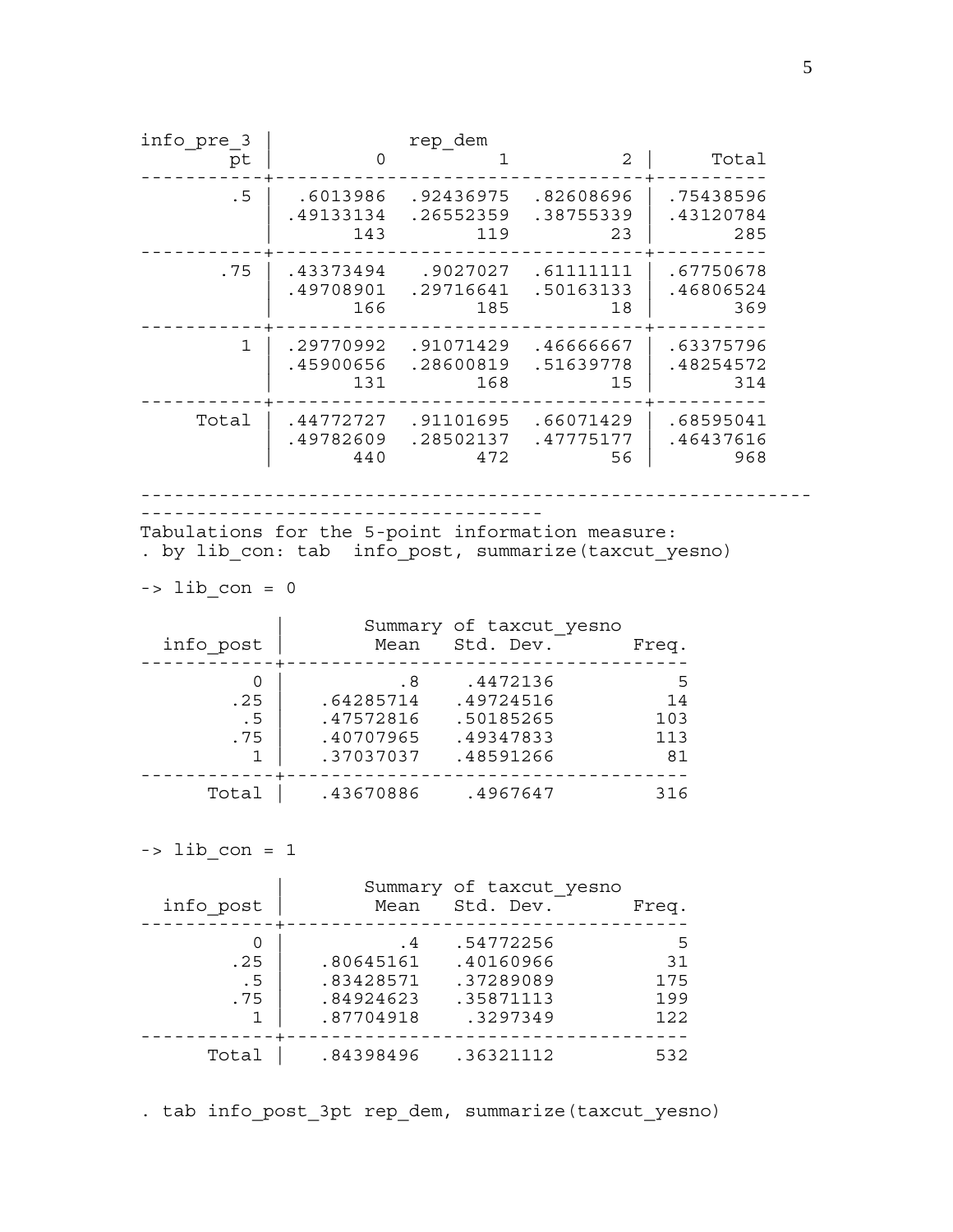Means, Standard Deviations and Frequencies of taxcut\_yesno

| info post    |           | rep_dem   |           |           |
|--------------|-----------|-----------|-----------|-----------|
| 3pt          | $\Omega$  |           | 2         | Total     |
| .5           | .54166667 | .89333333 | .62962963 | .70144928 |
|              | .49975044 | .30972312 | .49210288 | .45828699 |
|              | 168       | 150       | 27        | 345       |
| .75          | .39259259 | .90857143 | .72727273 | .68535826 |
|              | .49014613 | .28904463 | .46709937 | .46509805 |
|              | 135       | 175       | 11        | 321       |
| $\mathbf{1}$ | .34831461 | .96261682 | . 5       | .67307692 |
|              | .47913567 | .19059161 | .52223297 | .47022058 |
|              | 89        | 107       | 12        | 208       |
| Total        | .44642857 | .91666667 | .62       | .68878719 |
|              | .49775712 | .27670585 | .49031435 | .46325473 |
|              | 392       | 432       | 50        | 874       |

Tabulations for the 5-point information measure: . by rep dem: tab info post, summarize(taxcut yesno)

-> rep\_dem = 0

| info post              | Mean                                                          | Summary of taxcut yesno<br>Std. Dev.                          | Freq.                  |
|------------------------|---------------------------------------------------------------|---------------------------------------------------------------|------------------------|
| O<br>.25<br>. 5<br>.75 | .57142857<br>.60869565<br>.52898551<br>.39259259<br>.34831461 | .53452248<br>.49901088<br>.50097757<br>.49014613<br>.47913567 | 23<br>138<br>135<br>89 |
| Total                  | .44642857                                                     | .49775712                                                     | 392                    |

 $\text{-}$   $\text{rep\_dem} = 1$ 

| info post         | Mean                                                    | Summary of taxcut yesno<br>Std. Dev.                          | Freq.                         |
|-------------------|---------------------------------------------------------|---------------------------------------------------------------|-------------------------------|
| .25<br>. 5<br>.75 | . 5<br>.94444444<br>.89230769<br>.90857143<br>.96261682 | .70710678<br>.23570226<br>.31119061<br>.28904463<br>.19059161 | -2<br>18<br>130<br>175<br>107 |
| Total             | .91666667                                               | .27670585                                                     | 432                           |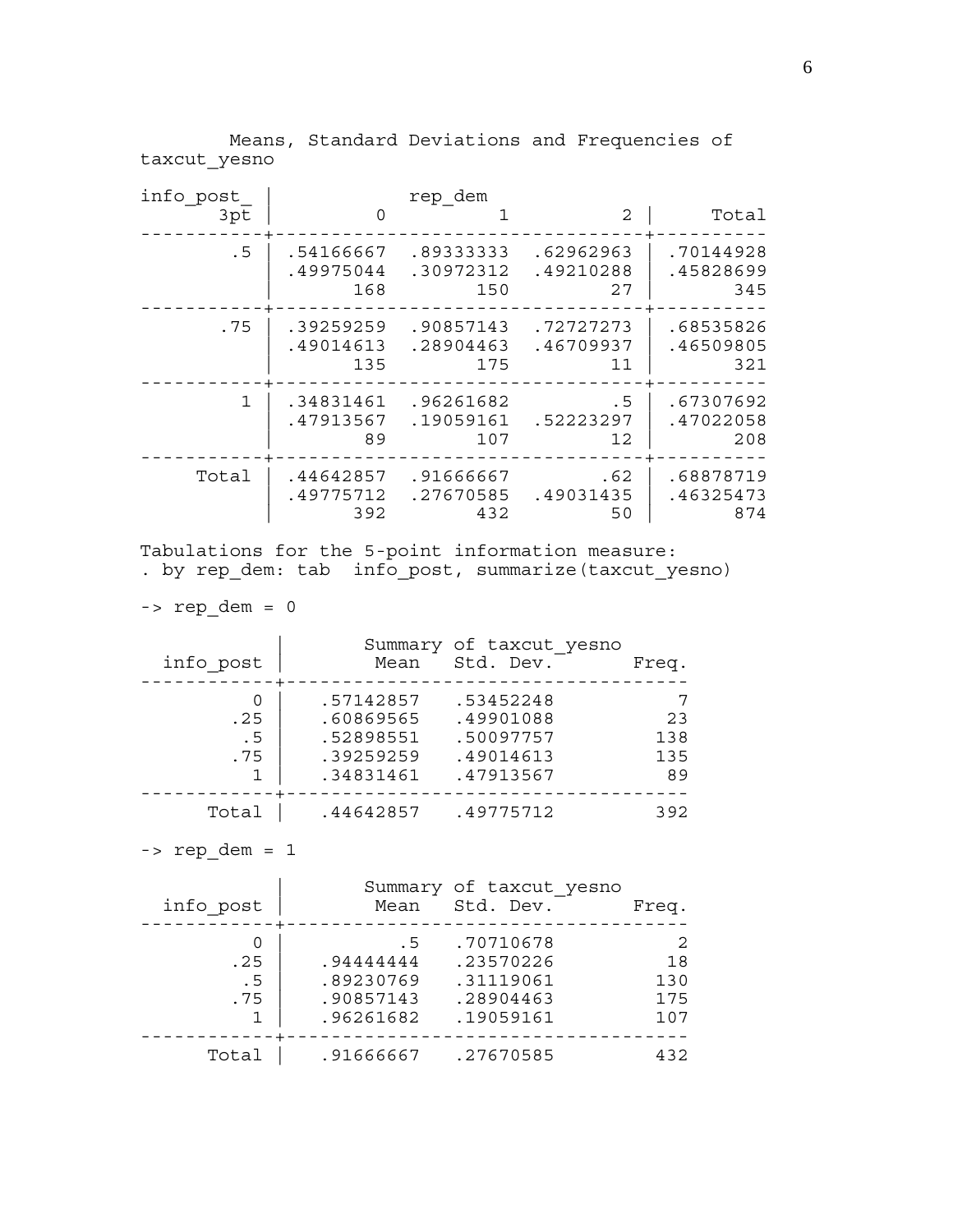**Claim: In the pre-election interview, less than 9% of the respondents were rated below average (either "fairly low" or "very low).** 

| . tab info pre    |                               |                                         |                                          |
|-------------------|-------------------------------|-----------------------------------------|------------------------------------------|
| info pre          | Freq.                         | Percent                                 | Cum.                                     |
| .25<br>. 5<br>.75 | 31<br>94<br>448<br>534<br>394 | 2.07<br>6.26<br>29.85<br>35.58<br>26.25 | 2.07<br>8.33<br>38.17<br>73.75<br>100.00 |
| Total             | 1,501                         | 100.00                                  |                                          |

**Claim: Just over 10% of respondents earned this rating in the post-election interview.** 

| info post         | Freq.                          | Percent                                 | Cum.                                      |
|-------------------|--------------------------------|-----------------------------------------|-------------------------------------------|
| .25<br>. 5<br>.75 | 26<br>110<br>477<br>460<br>267 | 1.94<br>8.21<br>35.60<br>34.33<br>19.93 | 1.94<br>10.15<br>45.75<br>80.07<br>100.00 |
| Total             | 1,340                          | 100.00                                  |                                           |

**. tab info\_post** 

**Claim: Liberals and conservatives were not significantly different in this respect with conservatives receiving slightly higher ratings on average.** 

| . ttest info post, by (lib con) |                                      |                                        |                                                |  |                                                               |
|---------------------------------|--------------------------------------|----------------------------------------|------------------------------------------------|--|---------------------------------------------------------------|
|                                 |                                      | Two-sample t test with equal variances |                                                |  |                                                               |
| Group                           | Obs                                  |                                        |                                                |  | Mean Std. Err. Std. Dev. [95% Conf. Interval]                 |
| 0                               |                                      |                                        | 499 .6568136 .0106936<br>779 .6601412 .0083454 |  | .2388764 .6358035 .6778237<br>.2329256 .643759<br>.6765234    |
|                                 |                                      |                                        |                                                |  | 671748. combined   1278 .6588419 .0065786 .2351795 .6459359   |
| diff                            |                                      | $-.0033276$ $.0134898$                 |                                                |  | $-.0297922$ .0231371                                          |
| $Ho: diff = 0$                  | $diff = mean(0) - mean(1)$           |                                        |                                                |  | $t = -0.2467$<br>degrees of freedom =<br>1276                 |
|                                 | Ha: diff < 0<br>$Pr(T < t) = 0.4026$ |                                        | $Ha: diff I = 0$                               |  | Ha: diff > 0<br>$Pr( T  >  t ) = 0.8052$ $Pr(T > t) = 0.5974$ |

**. tab lib\_con, summarize(info\_post)** 

|         | Summary of info post |       |
|---------|----------------------|-------|
| lib con | Mean Std. Dev.       | Freq. |
|         |                      |       |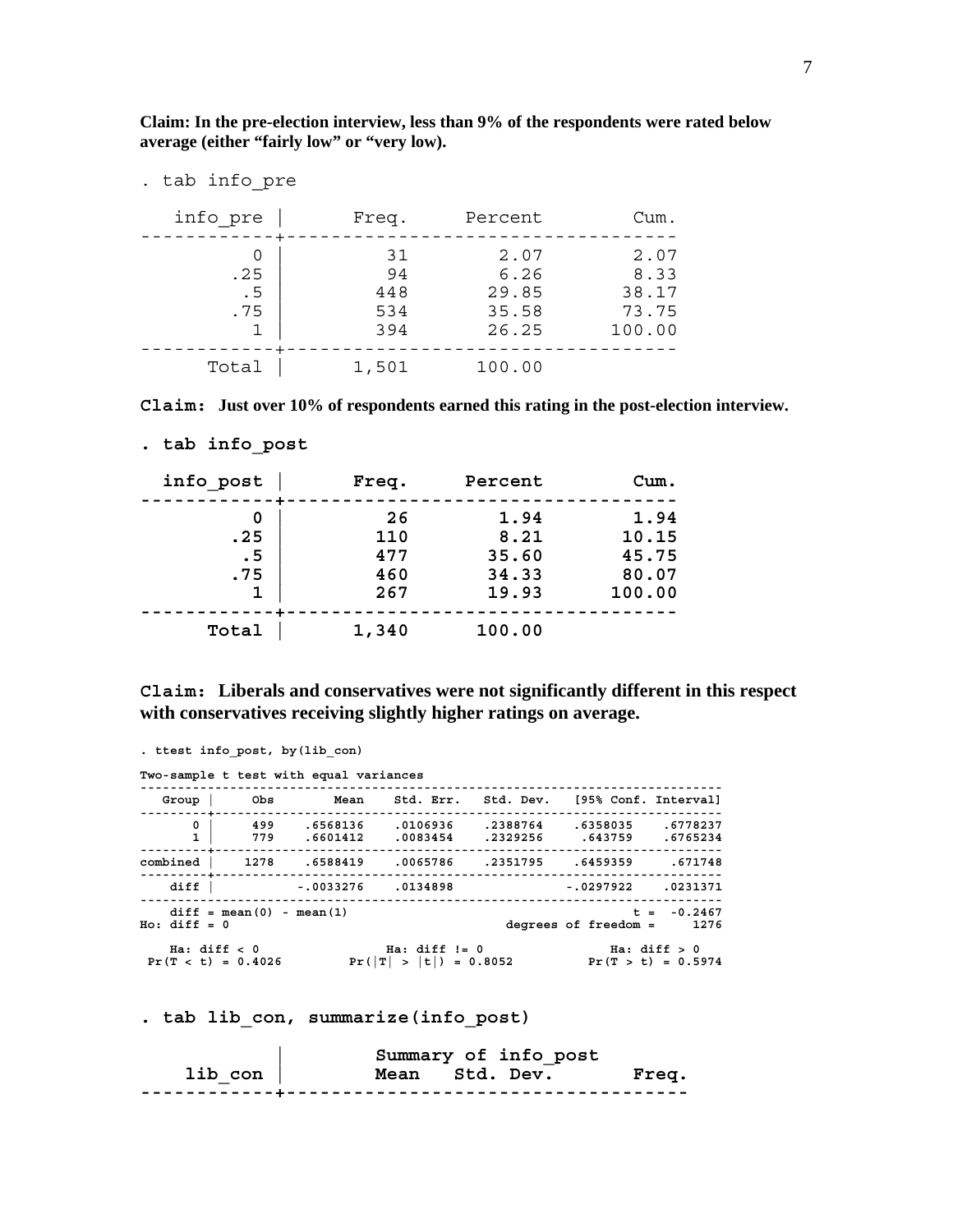| .65681363.23887636<br>$1 \mid .66014121 .23292563$ | 499<br>779 |
|----------------------------------------------------|------------|
| Total   .65884194 .23517948                        | 1278       |

**Claim: In the second column of Table 1 we report our replication of Bartels' analysis.** Our attempt, however, retains the basis of the claim that "better-informed respondents were much more likely to express negative views about the 2001 tax cut" and the conclusion, "the strong plurality support for Bush's tax cut...is entirely attributable to simple ignorance" come from the large, negative, and statistically significant coefficient of "political information." This coefficient is -.907 in his original result and -.721 in our replication.

**. reg taxcut info\_pre repid income bushw ( info\_post repvote income bushw) if( ta > xcutdk<1) [aw=post\_weight] (sum of wgt is 7.7813e+02)** 

| Source                                       | SS                                                                | df                                                       | МS                                             |                                           | Number of $obs =$<br>$853) =$<br>F(4,                             | 858<br>50.23                                               |
|----------------------------------------------|-------------------------------------------------------------------|----------------------------------------------------------|------------------------------------------------|-------------------------------------------|-------------------------------------------------------------------|------------------------------------------------------------|
| Model<br>Residual                            | 94.1397314<br>437.181729                                          | 4<br>853                                                 | 23.5349328<br>.512522542                       |                                           | Prob > F<br>R-squared<br>Adj $R$ -squared =                       | 0.0000<br>$=$<br>0.1772<br>$=$<br>0.1733                   |
| Total                                        | 531.32146                                                         | 857                                                      | .619978367                                     |                                           | Root MSE                                                          | .71591<br>$=$                                              |
| taxcut                                       | Coef.                                                             | Std. Err.                                                | t                                              | P >  t                                    | [95% Conf. Interval]                                              |                                                            |
| info pre<br>repid<br>income<br>bushw<br>cons | $-.7210112$<br>.7694416<br>$-.0004327$<br>$-.0891388$<br>.9114591 | .3296332<br>.0550803<br>.0010645<br>.0499609<br>.2113069 | $-2.19$<br>13.97<br>$-0.41$<br>$-1.78$<br>4.31 | 0.029<br>0.000<br>0.685<br>0.075<br>0.000 | $-1.367998$<br>.6613329<br>$-.0025221$<br>$-.1871996$<br>.4967167 | $-.074024$<br>.8775504<br>.0016568<br>.0089221<br>1.326201 |

### **Columns 3 and 4**

. sort rep\_dem

. by rep dem: reg taxcut info pre income bushw ( info post income bushw) if( taxc  $>$  utdk<1) [aw=post weight]

----------------------------------------------------------------------------------- -> rep\_dem = 0 (sum of wgt is 3.4959e+02)

Instrumental variables (2SLS) regression

**Instrumental variables (2SLS) regression** 

| Source                                                    | SS                                                                     | df | MS | Number of $obs = 387$<br>$F(3, 383) = 3.86$                                                                                                                                                                                                            |             |  |
|-----------------------------------------------------------|------------------------------------------------------------------------|----|----|--------------------------------------------------------------------------------------------------------------------------------------------------------------------------------------------------------------------------------------------------------|-------------|--|
|                                                           | Model   17.589674 3 5.86322467<br>Residual   266.884709 383 .696826916 |    |    | $Prob > F$ = 0.0096<br>$R$ -squared = $0.0618$<br>Adj R-squared = $0.0545$                                                                                                                                                                             |             |  |
| Total                                                     | 284.474383 386 .736980266                                              |    |    | $Root MSE = .83476$                                                                                                                                                                                                                                    |             |  |
| taxcut                                                    |                                                                        |    |    | Coef. Std. Err. $t$ P> t  [95% Conf. Interval]                                                                                                                                                                                                         |             |  |
| income<br>cons                                            | info pre $ -1.566439$ .4923241 -3.18                                   |    |    | $0.002$ $-2.534435$ $-.5984427$<br>$\begin{array}{cccccccc} \mid & .0018841 & .001828 & 1.03 & 0.303 & -.0017101 & .0054784 \end{array}$<br>096943. bushw   -.0723028 .0860786 -0.84 0.401 -.2415486<br>$1.013377$ $.308181$ $3.29$ $0.001$ $.4074383$ | 1.619315    |  |
| $\rightarrow$ rep dem = 1<br>$(sum of wqt is 3.7636e+02)$ |                                                                        |    |    |                                                                                                                                                                                                                                                        |             |  |
| Instrumental variables (2SLS) regression                  |                                                                        |    |    |                                                                                                                                                                                                                                                        |             |  |
| Source                                                    | SS                                                                     | df | MS | Number of obs =<br>$F(3, 414) =$                                                                                                                                                                                                                       | 418<br>0.19 |  |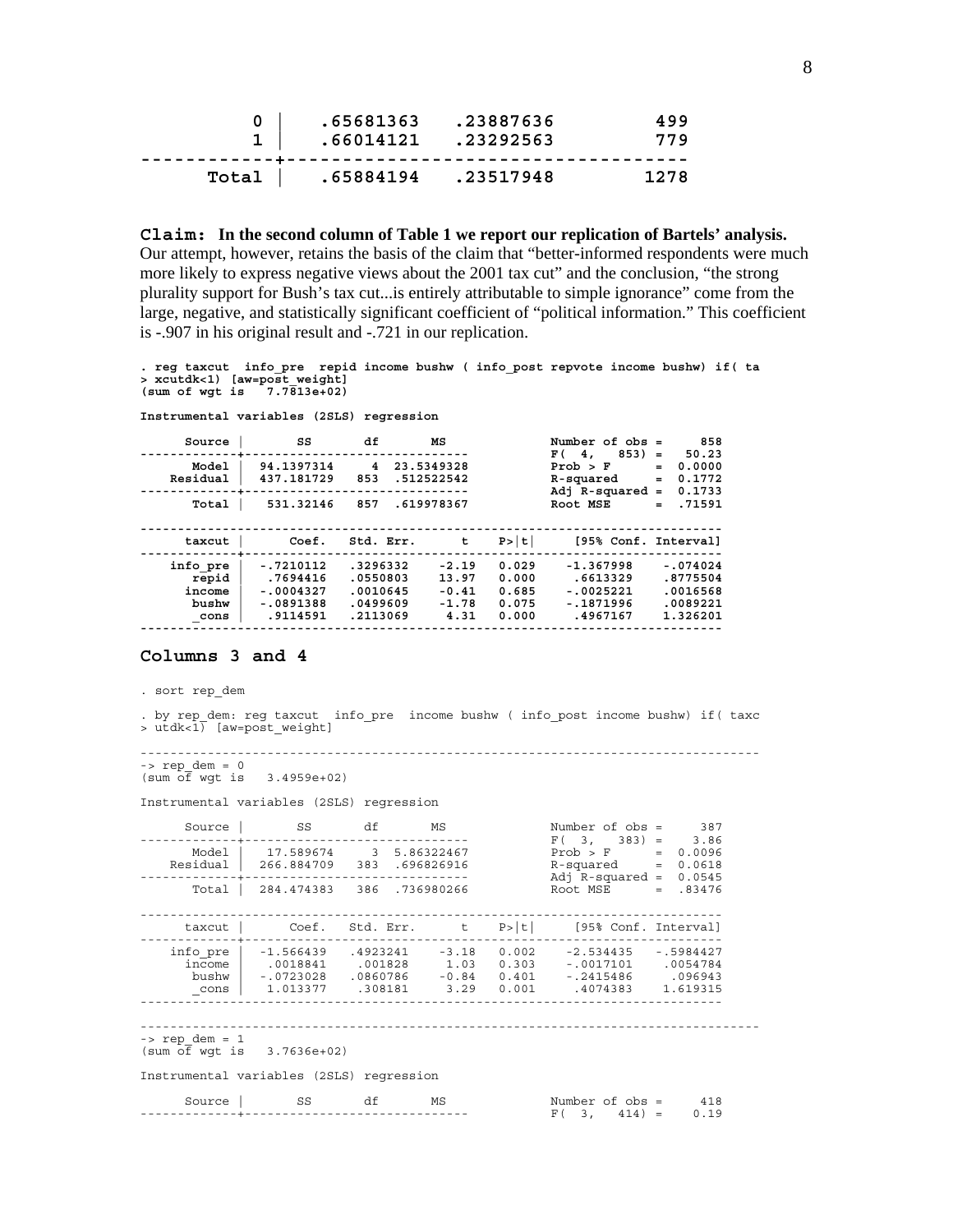| Model<br>Residual                   | $-1485823107$<br>108.296528                  | $3 - 161941036$<br>414                      | .261585817                      |                                  | Prob > F<br>R-squared<br>$Adj$ R-squared =          | 0.9014<br>$=$                               |
|-------------------------------------|----------------------------------------------|---------------------------------------------|---------------------------------|----------------------------------|-----------------------------------------------------|---------------------------------------------|
| Total                               | 107.810705                                   | 417                                         | .258538861                      |                                  | Root MSE                                            | .51145                                      |
| taxcut                              | Coef.                                        | Std. Err.                                   | $\mathsf{t}$                    | P >  t                           | [95% Conf. Interval]                                |                                             |
| info pre<br>income<br>bushw<br>cons | .1015892<br>.000132<br>$-032174$<br>.6477426 | .4608394<br>.0010591<br>.051441<br>.3164535 | 0.22<br>0.12<br>$-0.63$<br>2.05 | 0.826<br>0.901<br>0.532<br>0.041 | $-.8042878$<br>$-0019499$<br>$-1332922$<br>.0256866 | 1.007466<br>.002214<br>.0689443<br>1.269799 |

-----------------------------------------------------------------------------------

#### **-> rep\_dem = 2; Includes all Independent-Independent, Other, Minor Party, Refused, Apolitical, and N/A responses**  (sum of wgt is 5.2178e+01)

Instrumental variables (2SLS) regression

| Source                              | SS                                                | df                                          | MS                                 |                                  | Number of $obs =$<br>$49) =$<br>F(3)                    | 53<br>1.38                                   |
|-------------------------------------|---------------------------------------------------|---------------------------------------------|------------------------------------|----------------------------------|---------------------------------------------------------|----------------------------------------------|
| Model<br>Residual                   | 6.01404093<br>24.2404806                          | 3<br>49                                     | 2.00468031<br>.494703685           |                                  | Prob > F<br>R-squared<br>Adj $R$ -squared =             | 0.2596<br>$=$<br>0.1988<br>$=$<br>0.1497     |
| Total                               | 30.2545215                                        | 52 .581817721                               |                                    |                                  | Root MSE                                                | .70335<br>$=$                                |
| taxcut                              | Coef.                                             | Std. Err.                                   | $-t$                               | P >  t                           | [95% Conf. Interval]                                    |                                              |
| info pre<br>income<br>bushw<br>cons | $-0.54594$<br>$-.0059825$<br>.2630874<br>.8891995 | .9505498<br>.0042368<br>.213067<br>.5625189 | $-0.57$<br>$-1.41$<br>1.23<br>1.58 | 0.568<br>0.164<br>0.223<br>0.120 | $-2.456141$<br>$-.0144967$<br>$-1650867$<br>$-.2412245$ | 1.364261<br>.0025316<br>.6912615<br>2.019623 |

**-----------------------------------------------------------** 

**Columns 5 and 6.** 

**. sort lib\_con .** by lib\_con: reg taxcut info\_pre income bushw ( info\_post income bushw) if( taxc <br>> utdk<1) [aw=post\_weight]

**-----------------------------------------------------------------------------------** 

**-> lib\_con = 0 (sum of wgt is 2.7870e+02)** 

**Instrumental variables (2SLS) regression** 

| Source                                                    | SS df | <b>MS</b>            |    | Number of $obs = 310$                                                                                                                                                                                                               |     |
|-----------------------------------------------------------|-------|----------------------|----|-------------------------------------------------------------------------------------------------------------------------------------------------------------------------------------------------------------------------------------|-----|
|                                                           |       | -------------------- |    | $F(3, 306) = 2.66$<br>Model   $-8.81774871$ 3 $-2.93924957$ Prob > F = 0.0486<br>Residual 239.019859 306 781110651 R-squared = .<br>Adj R-squared = Theory                                                                          |     |
|                                                           |       |                      |    | Total   $230.20211$ $309$ $.744990649$ Root MSE = $.8838$                                                                                                                                                                           |     |
| taxcut                                                    |       |                      |    | Coef. Std. Err. $t$ P> $ t $ [95% Conf. Interval]                                                                                                                                                                                   |     |
| $\_cons$                                                  |       |                      |    | info_pre   -2.227874 .8496535 -2.62 0.009 -3.899777 -.5559708<br>income $ $ .0015023 .0020451 0.73 0.463 -.0025219 .0055265<br>2019516. 1025911 0.00 0.999 0.2017952 .2019516 bushw<br>1.54599 .5631937 2.75 0.006 .437767 2.654212 |     |
| $\rightarrow$ lib con = 1<br>$(sum of wqt is 4.7499e+02)$ |       |                      |    |                                                                                                                                                                                                                                     |     |
| Instrumental variables (2SLS) regression                  |       |                      |    |                                                                                                                                                                                                                                     |     |
| Source                                                    | SS S  | df                   | MS | Number of obs =                                                                                                                                                                                                                     | 522 |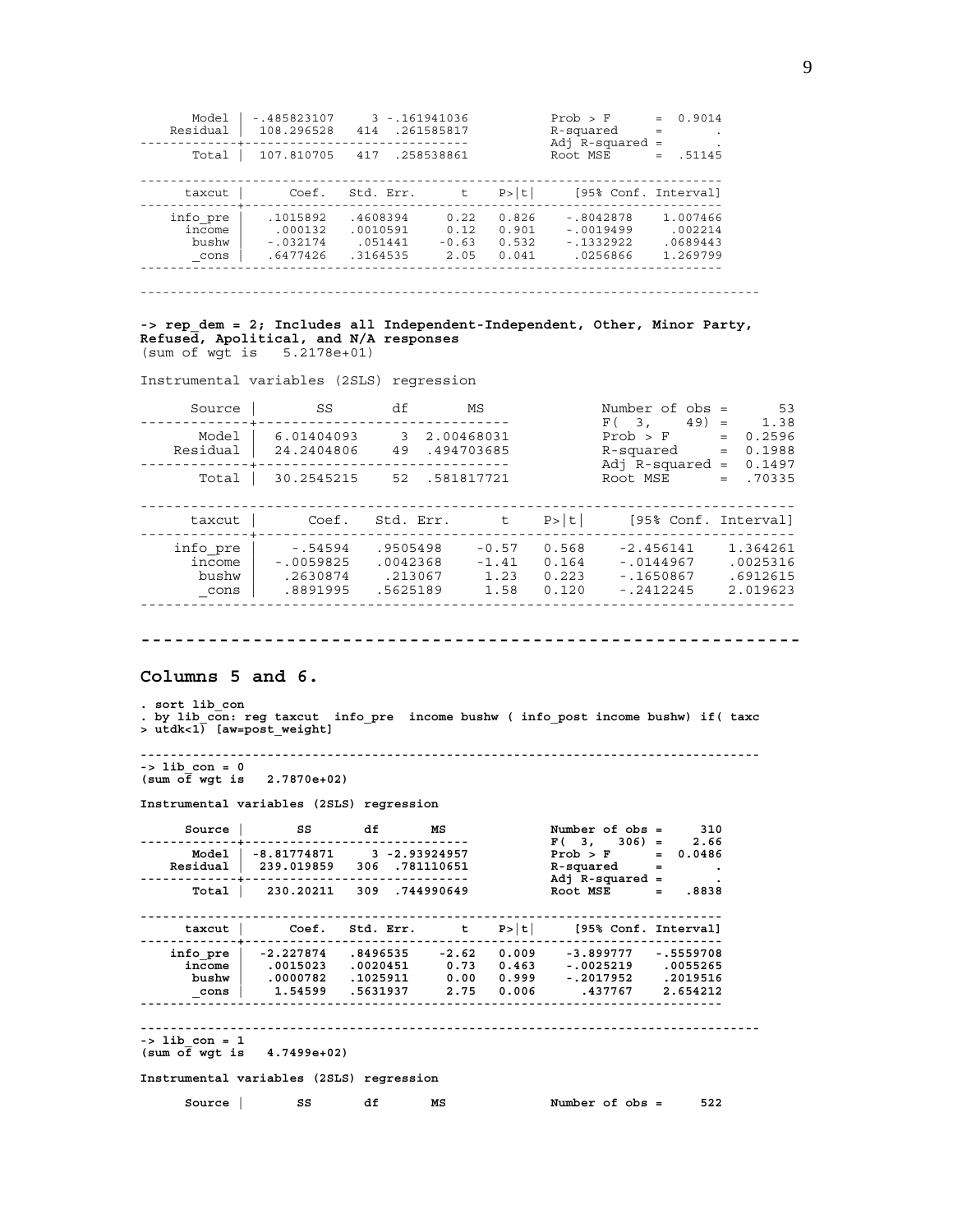| Model<br>Residual<br>Total          | $-6.18190514$<br>221.505506<br>215.323601    | $3 - 2.06063505$<br>518<br>521               | .427616808<br>.413289062     |                                  | $518$ =<br>F(3,<br>Prob > F<br>R-squared<br>Adj $R$ -squared =<br>Root MSE | 1.54<br>0.2029<br>$=$<br>$=$<br>.65392<br>$=$ |
|-------------------------------------|----------------------------------------------|----------------------------------------------|------------------------------|----------------------------------|----------------------------------------------------------------------------|-----------------------------------------------|
| taxcut                              | Coef.                                        | Std. Err.                                    | t                            | P >  t                           | [95% Conf. Interval]                                                       |                                               |
| info pre<br>income<br>bushw<br>cons | .3899018<br>.0009435<br>.0110972<br>.2365257 | .3596941<br>.0012523<br>.0584385<br>.2281882 | 1.08<br>0.75<br>0.19<br>1.04 | 0.279<br>0.452<br>0.849<br>0.300 | $-.3167368$<br>$-.0015168$<br>$-.1037083$<br>$-.2117623$                   | 1.09654<br>.0034038<br>.1259028<br>.6848138   |

**-> lib\_con = 2; Includes all Moderate, Refused, Don't Know, and N/A responses**   $(sum \overline{of} wgt is 2.4444e+01)$ 

Instrumental variables (2SLS) regression

|                                     |                                                   |                                             |                                    | Number of $obs =$<br>F(3)        |                                                          | 26<br>1.09                                   |
|-------------------------------------|---------------------------------------------------|---------------------------------------------|------------------------------------|----------------------------------|----------------------------------------------------------|----------------------------------------------|
| Model<br>Residual                   | 1.50918093<br>17.4273033                          | 3<br>22                                     | .50306031<br>.792150149            |                                  | $22) =$<br>Prob > F<br>R-squared<br>Adj R-squared =      | 0.3750<br>$=$<br>0.0797<br>$=$<br>$-0.0458$  |
| Total                               | 18.9364842                                        | 25                                          | .757459369                         |                                  | Root MSE                                                 | .89003<br>$=$                                |
| taxcut                              | Coef.                                             | Std. Err.                                   | t.                                 | P> t                             | [95% Conf. Interval]                                     |                                              |
| info pre<br>income<br>bushw<br>cons | $-1.593076$<br>$-10055073$<br>.3509004<br>1.24342 | 1.641006<br>.009694<br>.3893858<br>.8024824 | $-0.97$<br>$-0.57$<br>0.90<br>1.55 | 0.342<br>0.576<br>0.377<br>0.136 | $-4.996314$<br>$-0.256113$<br>$-14566364$<br>$-.4208266$ | 1.810162<br>.0145967<br>1.158437<br>2.907667 |

## **Claim:**

 $\overline{a}$ 

"The predicted response for a Republican with average family income (on a scale with  $-1$ ) corresponding to "strongly opposing" the tax cut and +1 corresponding to "strongly favoring" it) ranges from 0.623 for the least informed respondents to .725 for the most informed respondents, indicating that they were overwhelmingly *in favor* of the tax cut, and favored it *more* as interviewers rated their information levels higher.

The predicted response for a Democrat with average family income<sup>1</sup> (on a scale with  $-1$ ) corresponding to "strongly opposing" the tax cut and +1 corresponding to "strongly favoring" it) ranges from 1.071 for the least informed respondents to –0.495 for the most informed respondents, indicating that they were overwhelmingly opposed to the tax cut.

If we take these cross-sectional difference in views as indicative of the effect of information on political preferences, it appears that the strong plurality support for Bush's tax cut in figure 2 is due largely to differences between self-identified Bush voters and others that hold even for the most informed segments of both political groups."

Using coefficients from above:

Uninformed GOP: (0\*.102) + (65\*.0001) – (1\*-.032) + .648 = .623 Informed GOP: (1 \* .102) + (65\*.0001) – (1\*-.032) + .648 = .725

<sup>&</sup>lt;sup>1</sup> Following the US Census Bureau, we assume that the median income for a family of four is \$65,093. http://www.census.gov/hhes/income/4person.html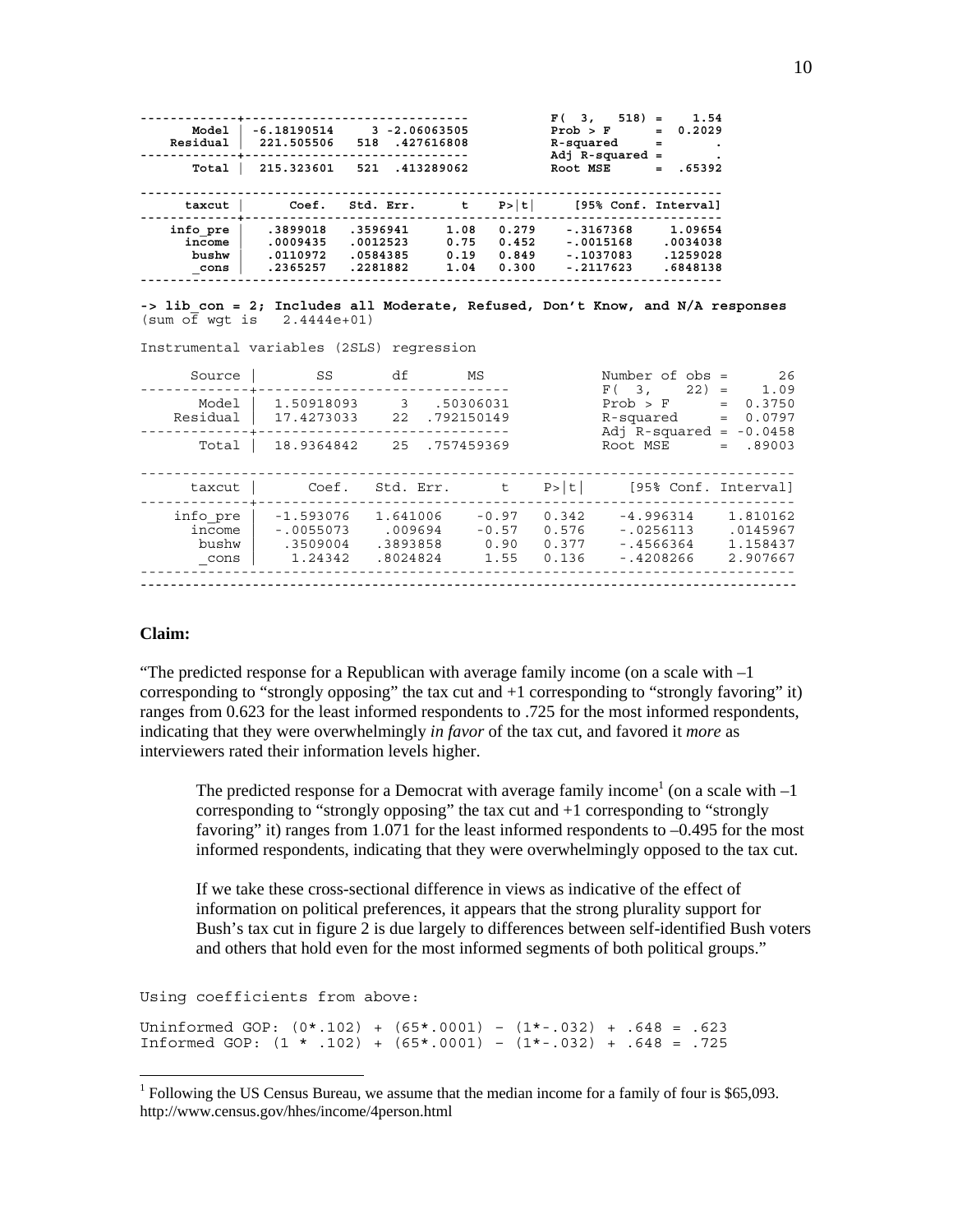Uninformed Dem:  $(0 * -1.566) + (65 * .002) - (1 * .072) + 1.013 = 1.071$ Informed Dem:  $(1 * -1.566) + (65 * .002) - (1 * .072) + 1.013 = -.495$ 

**Claim:** Sixty-five respondents identified themselves as Republican, responded that the tax cut issue was "very important" or "somewhat important" and received the highest possible rating on the NES information scale. 62 of them (95%) supported cuts.

**. tab cut\_import rep\_dem if info\_post==1, summarize(taxcut\_yesno)** 

 **Means, Standard Deviations and Frequencies of taxcut\_yesno** 

|            | rep dem         |           |                        |
|------------|-----------------|-----------|------------------------|
| cut import |                 | 1         | Total                  |
| 1          | .26470588       | .97619048 | .65789474              |
|            | .44781108       | .15430335 | .47756693              |
|            | 34              | 42        | 76                     |
| 3          | .41176471       | .94915254 | . 7                    |
|            | .49705012       | .22157188 | .46035487              |
|            | 51              | 59        | 110                    |
| 5          | .25<br>. 5<br>4 | 0<br>6    | . 7<br>.48304589<br>10 |
| Total      | .34831461       | .96261682 | .68367347              |
|            | .47913567       | .19059161 | .46623289              |
|            | 89              | 107       | 196                    |

FOR VARIABLE SECTION:

**Info\_post\_1\_v\_3:** categorical variable used for group mean comparison test (low info vs. average info measure)

**-----------------------------------------------------------** 

. gen info\_post\_ $1_v_3 =$  info\_post . mvdecode info\_post\_ $1_v_3$ , mv(.25, .75, 1)

**Info\_post\_2\_v\_3:** categorical variable used for group mean comparison test (fairly low info vs. average info measure)

. gen info\_post\_ $2_v_3 =$  info\_post . mvdecode info\_post\_ $2_v$ \_v\_3, mv(0, .75, 1)

FOR CLAIMS SECTION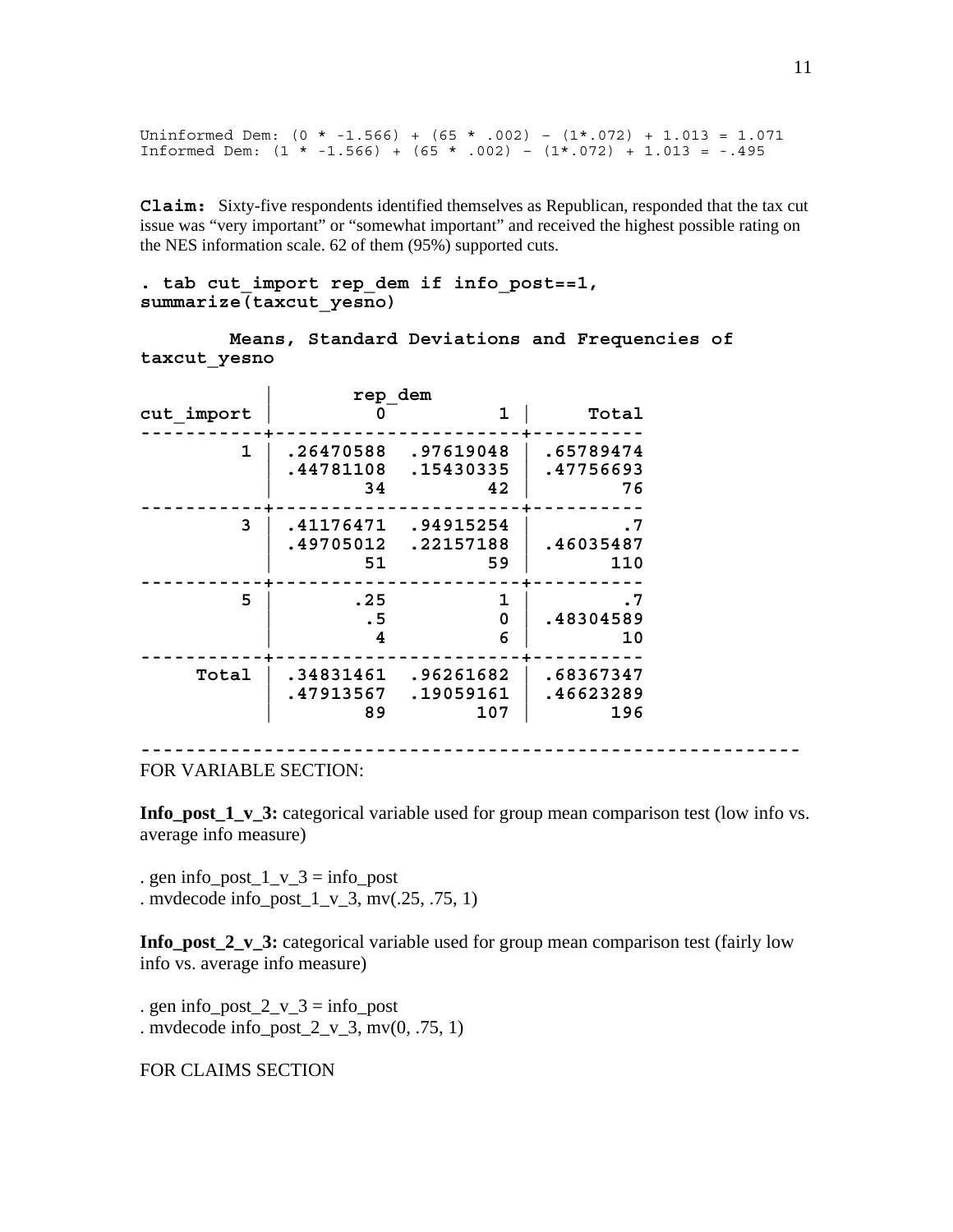**Claim:** In the pre-election interview, less than 9% of the respondents were rated below average (either "fairly low" or "very low). Just over 10% of respondents earned this rating in the post-election interview. Liberals and conservatives were not significantly different in this respect with conservatives receiving slightly higher ratings on average.

```
. ttest taxcut yesno, by(info post 1 v 3)
Two-sample t test with equal variances 
------------------------------------------------------------------------------ 
 Group | Obs Mean Std. Err. Std. Dev. [95% Conf. Interval] 
---------+-------------------------------------------------------------------- 
 0 | 10 .6 .1632993 .5163978 .2305913 .9694087 
 5 | 287 .6968641 .0271775 .4604163 .6433708 .7503574 
   ---------+-------------------------------------------------------------------- 
combined | 297 .6936027 .0267949 .4617748 .6408701 .7463353 
---------+-------------------------------------------------------------------- 
    diff | -.0968641 .1486929 -.3894974 .1957692 
------------------------------------------------------------------------------ 
diff = mean(0) - mean(5) t = -0.6514
Ho: diff = 0 degrees of freedom = 295 
 Ha: diff < 0 Ha: diff != 0 Ha: diff > 0 
Pr(T < t) = 0.2576 Pr(|T| > |t|) = 0.5153 Pr(T > t) = 0.7424
. ttest taxcut_yesno, by(info_post_2_v_3) 
Two-sample t test with equal variances 
   ------------------------------------------------------------------------------ 
 Group | Obs Mean Std. Err. Std. Dev. [95% Conf. Interval] 
---------+-------------------------------------------------------------------- 
 25 | 48 .75 .0631614 .437595 .6229357 .8770643 
 5 | 287 .6968641 .0271775 .4604163 .6433708 .7503574 
---------+-------------------------------------------------------------------- 
combined | 335 .7044776 .0249664 .4569598 .6553664 .7535888 
          ---------+-------------------------------------------------------------------- 
 diff | .0531359 .0713063 -.0871318 .1934035 
           ------------------------------------------------------------------------------ 
diff = mean(25) - mean(5) t = 0.7452<br>Ho: diff = 0 t = 0.7452degrees of freedom =
Ha: diff < 0 Ha: diff != 0 Ha: diff > 0<br>
Pr(T < t) = 0.7717 Pr(|T| > |t|) = 0.4567 Pr(T > t) = 0.2283
```
### **Interaction Regressions:**

. reg taxcut info\_pre repid info\_x\_repid income bushw ( info\_post repvote inf > o\_x\_repid income bushw) if (taxcutdk<1) [aw=post\_weight] (sum of wgt is 7.7813e+02)

Instrumental variables (2SLS) regression

| Source                                                       | SS                                                                               | df                                                                  | ΜS                                                       |                                                    | Number of $obs =$<br>$F(5, 852) =$                                               | 858<br>24.29                                                              |
|--------------------------------------------------------------|----------------------------------------------------------------------------------|---------------------------------------------------------------------|----------------------------------------------------------|----------------------------------------------------|----------------------------------------------------------------------------------|---------------------------------------------------------------------------|
| Model<br>Residual                                            | $-406.017222$<br>937.338682                                                      | $5 - 81.2034444$<br>852                                             | 1.10016277                                               |                                                    | Prob > F<br>R-squared<br>Adj $R$ -squared =                                      | 0.0000<br>$=$<br>$=$                                                      |
| Total                                                        | 531.32146                                                                        | 857                                                                 | .619978367                                               |                                                    | Root MSE                                                                         | 1.0489<br>$=$                                                             |
| taxcut                                                       | Coef.                                                                            | Std. Err.                                                           | t                                                        | P >  t                                             | [95% Conf. Interval]                                                             |                                                                           |
| info pre<br>repid<br>info x repid<br>income<br>bushw<br>cons | $-1.317391$<br>3.919018<br>$-4.151776$<br>$-10003096$<br>$-10937027$<br>1.384748 | .4859509<br>.9635934<br>1.188712<br>.001552<br>.0733672<br>.3242636 | $-2.71$<br>4.07<br>$-3.49$<br>$-0.20$<br>$-1.28$<br>4.27 | 0.007<br>0.000<br>0.001<br>0.842<br>0.202<br>0.000 | $-2.271192$<br>2.027723<br>$-6.484923$<br>$-10033557$<br>$-.2377044$<br>.7482983 | $-0.3635897$<br>5.810314<br>$-1.81863$<br>.0027365<br>.050299<br>2.021197 |

reg taxcut info\_pre repid info\_x\_repid income bushw ( info\_post repvote inf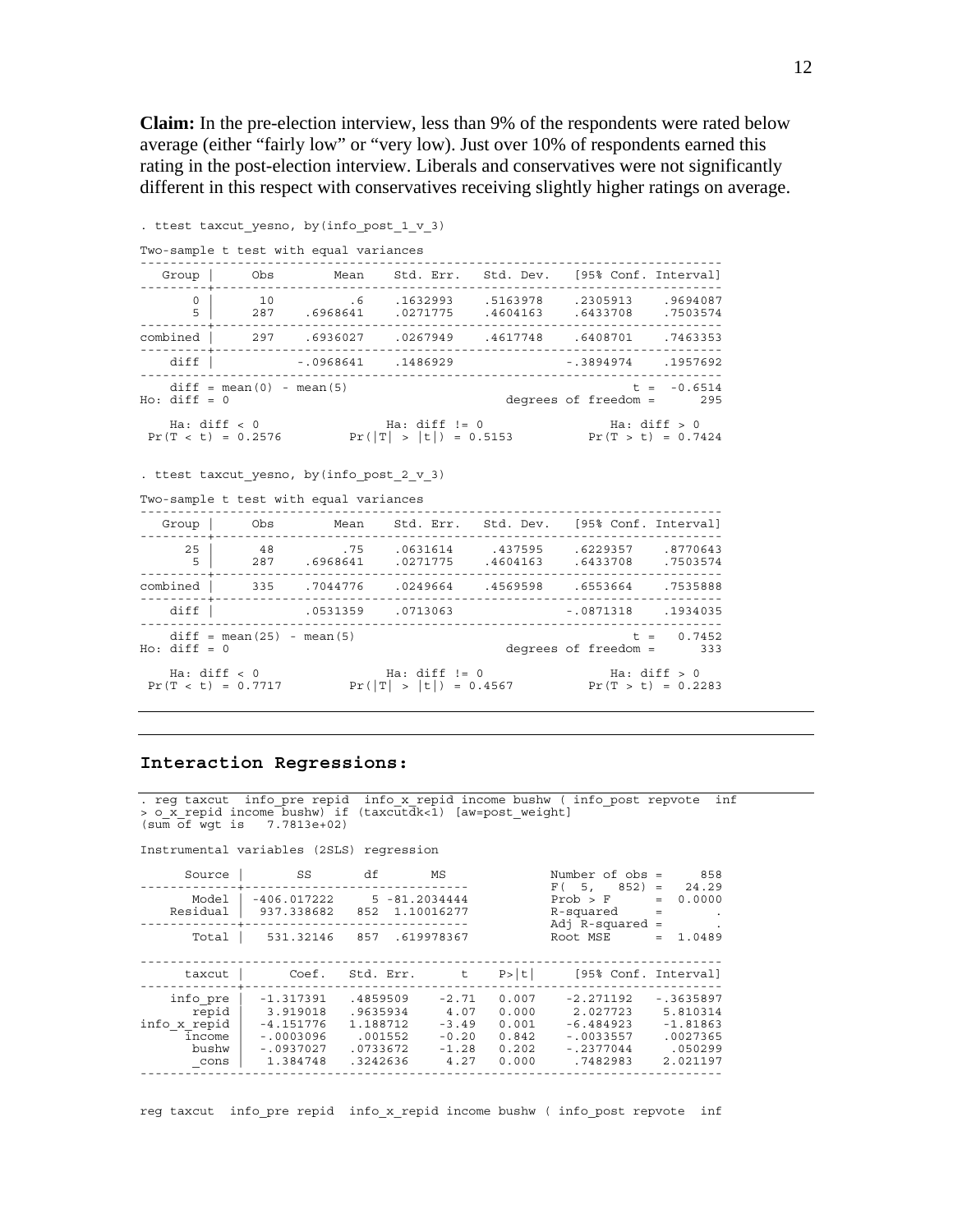> o\_x\_repid\_inst income bushw) if (taxcutdk<1) [aw=post\_weight] (sum of wgt is 7.7813e+02)

Instrumental variables (2SLS) regression

| Source                                                       | SS                                                                             | df                                                                   | ΜS                                                       |                                                    | Number of $obs =$<br>$852$ ) =<br>F(5,                                              | 858<br>37.45                                                         |
|--------------------------------------------------------------|--------------------------------------------------------------------------------|----------------------------------------------------------------------|----------------------------------------------------------|----------------------------------------------------|-------------------------------------------------------------------------------------|----------------------------------------------------------------------|
| Model<br>Residual                                            | 62.2827872<br>469.038673                                                       | 5.<br>852                                                            | 12.4565574<br>.550514874                                 |                                                    | Prob > F<br>R-squared<br>Adj $R$ -squared =                                         | 0.0000<br>$=$<br>0.1172<br>$=$<br>0.1120                             |
| Total                                                        | 531.32146                                                                      | 857                                                                  | .619978367                                               |                                                    | Root MSE                                                                            | .74197<br>$=$                                                        |
| taxcut                                                       | Coef.                                                                          | Std. Err.                                                            | t                                                        | P >  t                                             | [95% Conf. Interval]                                                                |                                                                      |
| info pre<br>repid<br>info x repid<br>income<br>bushw<br>cons | $-18289807$<br>1.339646<br>$-.7516441$<br>$-10004104$<br>$-089965$<br>.9971439 | .4267963<br>1.025493<br>1.346686<br>.0011088<br>.0518118<br>.2920664 | $-1.94$<br>1.31<br>$-0.56$<br>$-0.37$<br>$-1.74$<br>3.41 | 0.052<br>0.192<br>0.577<br>0.711<br>0.083<br>0.001 | $-1.666676$<br>$-0.6731423$<br>$-3.394854$<br>$-10025867$<br>$-1916588$<br>.4238899 | .0087147<br>3.352434<br>1.891566<br>.0017659<br>.0117288<br>1.570398 |

(The second regression uses an instrumental variable for the interaction term, info\_x\_repid.)

**Claim: Respondents who answered that they "hadn't thought about" the tax cut were not political know-nothings. Note: The Iraq question was asked of only the panel respondents (hence the fresh\_cross\_section qualification). All other questions were asked of the entire sample.** 

**. tab taxcutdk** 

| taxcutdk | Freq.      | Percent        | Cum.            |
|----------|------------|----------------|-----------------|
|          | 992<br>519 | 65.65<br>34.35 | 65.65<br>100.00 |
| Total    | 1,511      | 100.00         |                 |

**. tab iraq\_action if fresh\_cross\_section==1** 

| iraq action | Freq.        | Percent        | Cum.            |
|-------------|--------------|----------------|-----------------|
|             | 175<br>1,012 | 14.74<br>85.26 | 14.74<br>100.00 |
| Total       | 1,187        | 100.00         |                 |

**. tab corp\_scandal** 

| 1,337 | 171 | 11.34<br>88.66 | 11.34<br>100.00 |
|-------|-----|----------------|-----------------|